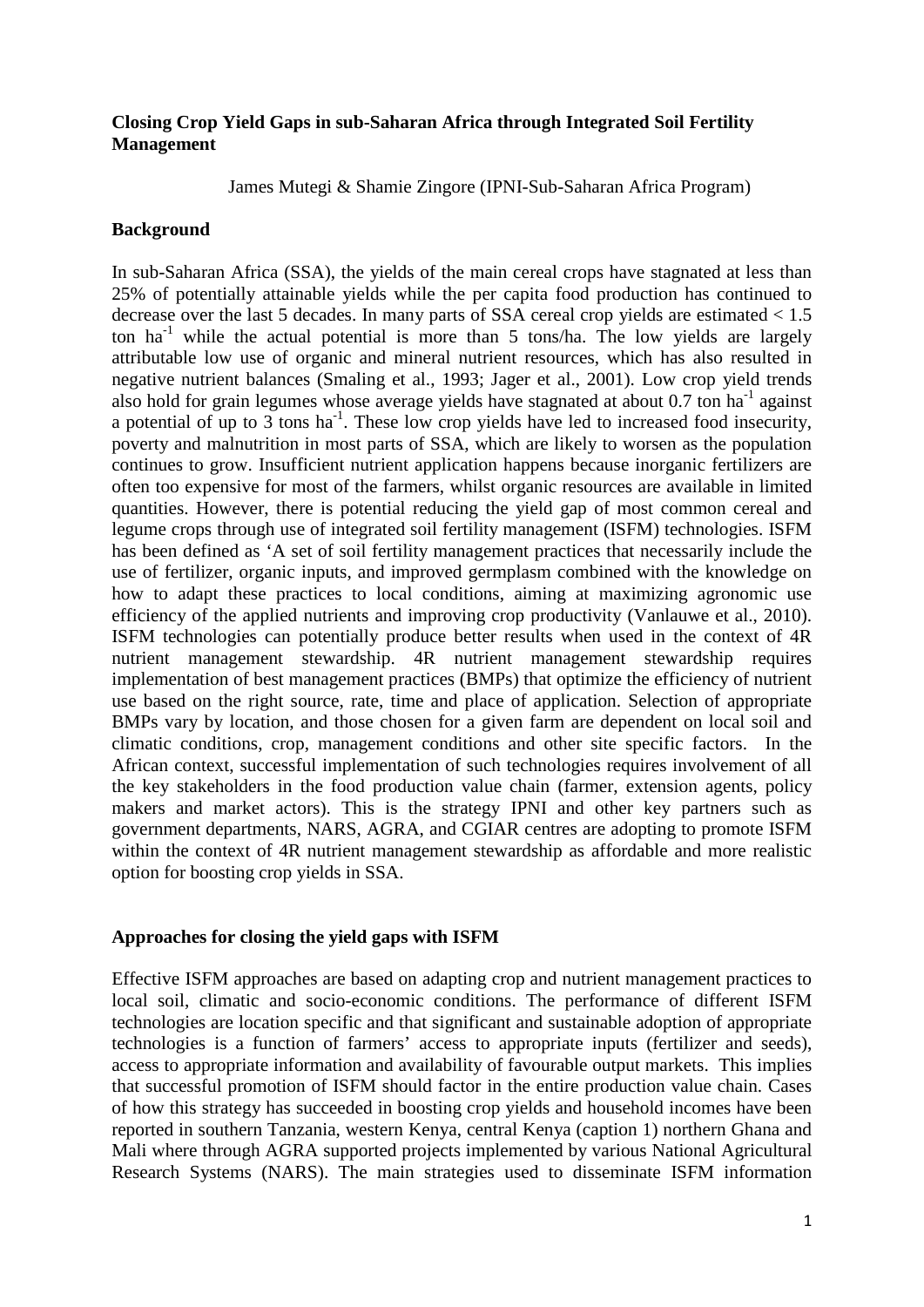included field days and radio programs, and improving farmers' access to quality seeds and fertilizers through support of agro-dealer networks and facilitating access to affordable credits and remunerative markets for surplus produce. As a result, farmers uptake of demonstrated ISFM technologies increased by over 100%, while yields of maize, sorghum, pigeon peas and other crops under demonstration increased by between 100 and 300%. Similar approaches and success stories have been reported in eastern, western and southern Africa by teams of scientists from Wageningen University, CIAT, IITA and other partners while working under the auspices of N2Africa Program.



**Caption:** ISFM performance on maize and legume in central Kenya

# **Impact of ISFM Intervention**

# **Case 1:** *Impact of cereal-legume intercropping on maize and grain legume yield in western Kenya*

The Kenya Agricultural Research Institute (KARI) established 136 maize-legume intercrop demos in western Kenya in 2010 through support of AGRA. The demos show-cased intercrops of maize with common beans, soybeans and groundnuts in Emuhaya, Kakamega, Mumias and Gem Districts. Phosphorus fertilizer was applied at a rate of 20 kg P ha<sup>-1</sup> at planting while nitrogen fertilizer was applied as top-dress at a rate of 60 kg N  $\text{ha}^{-1}$ . The conventional practice was establishment of intercrop of maize and legumes with no fertilizer. Across the four districts, improved cereal-legume intercrop technologies increased maize yield by between 2.8 and 3.3 tons/ ha (300%) (Figure 1). In addition, farmers harvested between 1.0 and 1.3 tons of legume grains in comparison to the baseline of 0.7 tons/ha. The maize and legume grain produced this way were sufficient to meet anual food requirements of farming households and leave a surplus valued at  $>1,200$  US\$ per year.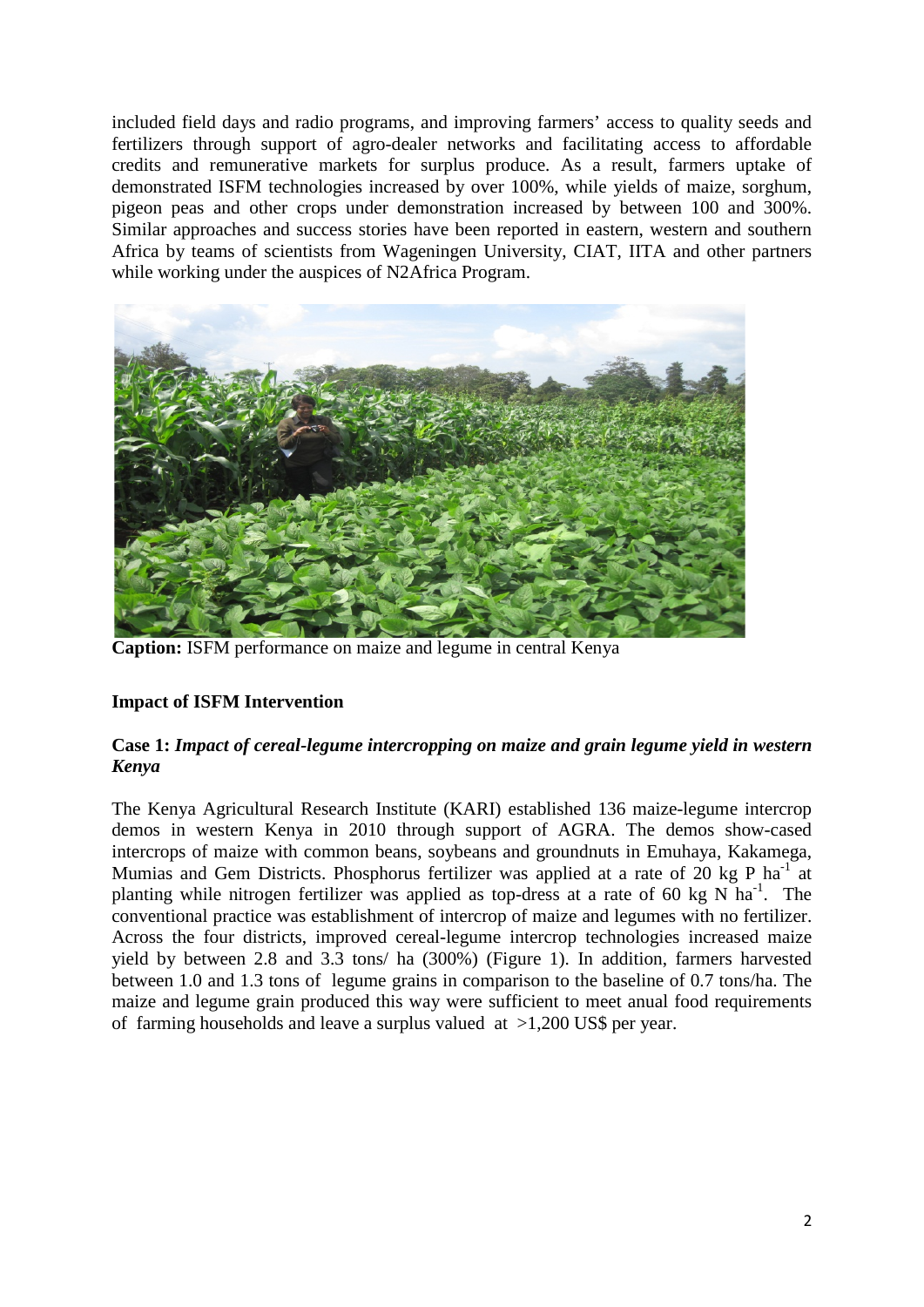

Figure 1: Effect of maize-legume intercropping on maize yield over three consecutive seasons in the farmers' fields

#### **Case 2:** *Impact of nutrient combination on yields of maize and soybean in western Uganda*

In 2010, the Millenium Village Project (MVP) in partnership with Isingiro District Local Government launched on-farm demonstrations show-casing good agronomic practices with various levels of manure and fertilizer combinations for boosting soybean and maize yield in western Uganda. A total of 200 mother demos of maize-soybean rotations were established and monitored for 4 seasons. Average crop yields varied with treatment and seasons. For both maize and soybeans the farmers practice yielded significantly lower grains than the plots that were applied with various combinations of organic and inorganic fertilizers in all the seasons. Maize crop yields for plots with organic and inorganic fertilizers ranged between 1.9 and 4.0 tons/ha which was between 50 and 200% higher than farmer practice. Of all the interventions, maize yields were highest with the 25 Kg P + 79 kg N in each of the two maize cropping seasons. Across the two soybean cropping seasons, average soybean yields from the improved technology plots ranged between 1.2 and 1.8 tons/ha; this was between 50%- 100% higher yields than the farmer practice (Figure 2). Contrary to the huge drought related decline (about 50%) in maize yield in 2011, the decline in soybean yield as a function of the same drought was less than 20%. These differences in impacts of drought on maize and soybean reflects a need for crop diversification especially in rain fed agriculture as a way of ensuring food security even when the rainfall is in adequate.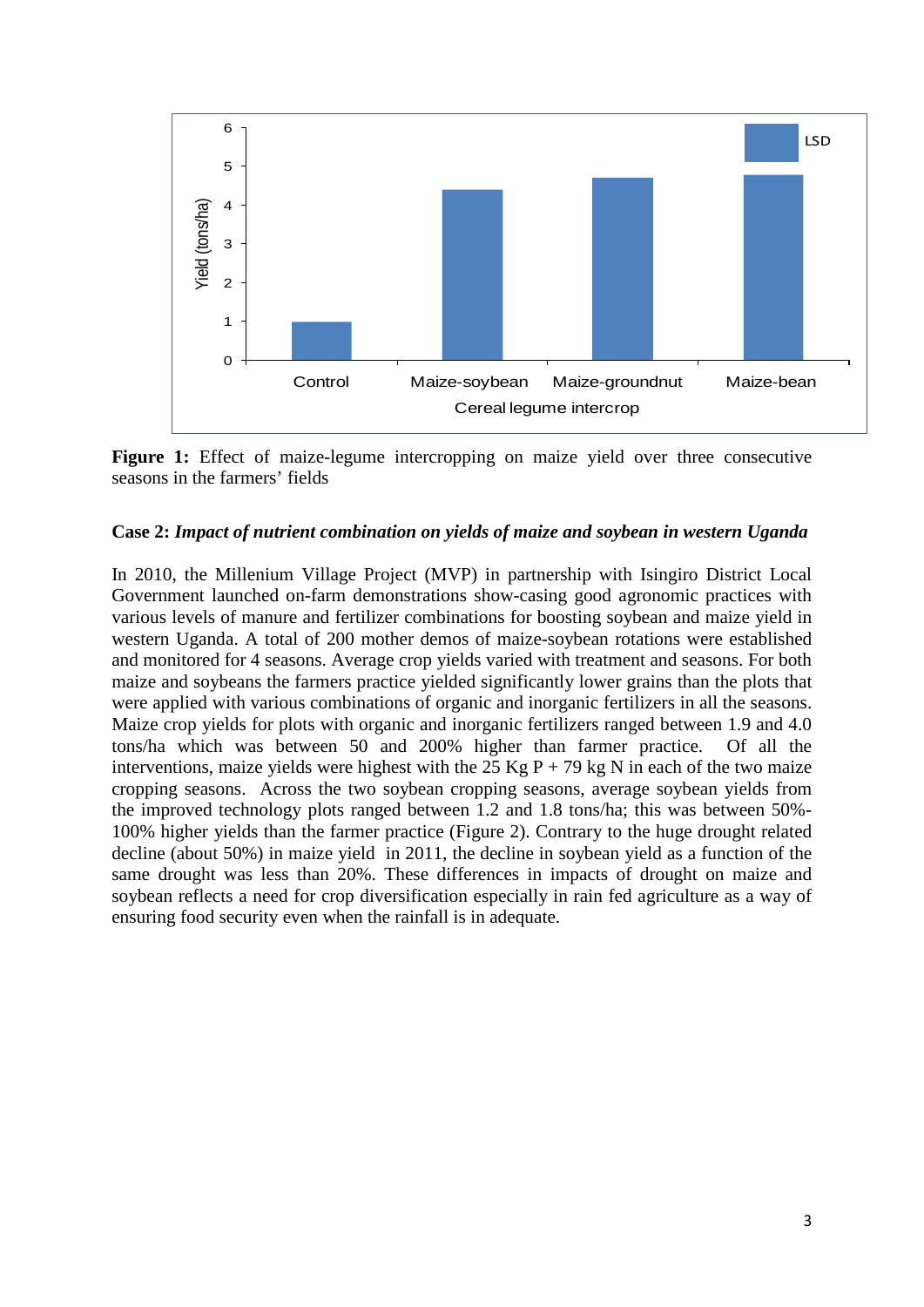

**Figure 2:** Effects of varying nutrient combinations on soybean production in western Uganda for the period 2010-2012

### **Case 3:** *ISFM in the context of soil fertility gradient in Zimbabwe*

In simulation exercise carried out by teams from Wageningen and CIAT to assess the impact of ISFM at village scale (Rufino et al., 2010), information from ISFM experiments, soil types, livestock feeding and manure management was combined and used to design a strategy to restore the fertility of unproductive soils and boost crop yields in north-east Zimbabwe. In a baseline scenario which represented current management with small amounts of NP fertilizers (between 5–50 kg N ha<sup>-1</sup> y<sup>-1</sup> and 2–17 kg P ha<sup>-1</sup> y<sup>-1</sup>), the village reached food selfsufficiency for its 66 households (about 330 people) only in years of good rainfall. In an alternative scenario using principles of ISFM, small rates of fertilizers (30 kg N and 15 kg P ha<sup>-1</sup> y<sup>-1</sup>) were applied to the home fields and crop residues were incorporated. Mid- and outfields received a full NP fertilizer rate (60 kg N and 30 kg P ha<sup>-1</sup>  $y^{-1}$ ), and all of the available manure  $(2-4 \t{ t} \text{ ha}^{-1} \text{ y}^{-1})$ . This continuous addition of small amounts of manure  $(2-4 \t{ t})$ ha<sup>-1</sup> y<sup>-1</sup>) and fertilizers increased maize yields in the mid- and outfields from 0–0.5 to 1–3 t ha<sup>-1</sup>. At the village scale, this represented more than double the amount of grain needed for food self-sufficiency plus extra feed for the livestock of the village.

### **Case 4:** *Effect of fertilization and inoculation on soybean yields*

Soybean trials were conducted in Kenya, Uganda, Tanzania, Rwanda and Malawi for 3 consecutive years between 2009 and 2012. The trials evaluated for the effect of basal P application and inoculation on soybean yields. The treatments were: Farmer practice (no inputs), 20 kg P ha<sup>-1</sup> and 20 kg P ha<sup>-1</sup> + inoculation. The results suggested that planting soybeans with P fertilizer without inoculation could increase soybean yields by approximately 100% relative to the farmer practice.

By moving a step further to inoculate the seeds that were planted with basal P application, soybean yields increased further by up to 70% above the yields for P without inoculation. Other studies have shown that legume yields can even be boosted further by supplying limited doses of N at the establishment stage. This is crucial for meeting N demand prior to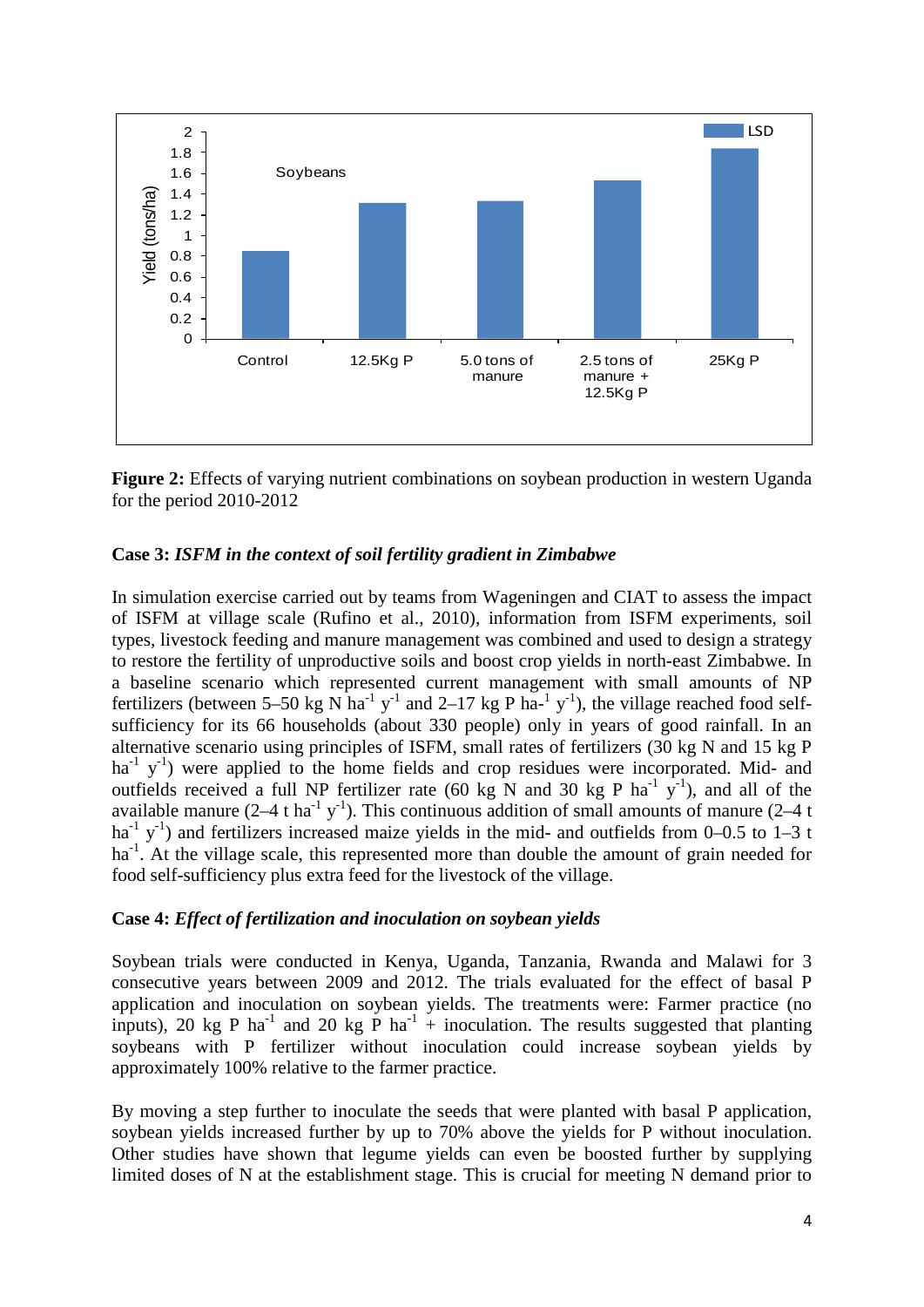nodule development. Following full nodulation, the effect of externally supplied N on the performance of N fixing legume is limited.

# **Economic impact of ISFM**

Economic analysis carried out on data from 10 projects from across eastern, southern and western Africa yielded benefit-cost ratio values of more than 2 (Table 1). Benefit-cost ratio is a good indicator of financial attractiveness of an intervention (CIMMYT, 1988; Kaizzi et al., 2012). Opportunity cost for resource poor people with little access to money is often 100% of the actual value due to other high priority uses of available funds and other investment opportunities (CIMMYT, 1988). Therefore, benefit-cost ratio of more than 2 is required for an investment to be attractive in SSA (CIMMYT, 1988; Kaizzi et al., 2012). A benefit-cost ratio of 1 implies that the returns are equal to the inputs and therefore there is no livelihood improvement from investment, while a value of less than 1 implies losses of human, financial and capital resources. This implies that the ISFM technologies demonstrated by the aforementioned projects were financially attractive.

| Country           | <b>ISFM</b>                                                       | Crop    | <b>Yield Change</b> | *Benefit-Cost |
|-------------------|-------------------------------------------------------------------|---------|---------------------|---------------|
|                   | Intervention                                                      |         | (tons/ha)           | ratio         |
| Kenya (Western)   | Maize-Legume                                                      | Maize   | $+4(300\%)$         | $1.8 - 2.2$   |
| Uganda (Isingiro) | Intercrop<br>Improved seeds +<br>$fertilizer + crop$<br>rotation  | Soybean | $+1(100\%)$         | $2.0 - 2.3$   |
| Tanzania (SHT)    | Improved seeds $+$<br>$fertilizer + Maize-$<br>legume rotation    | Maize   | $+4.5(300\%)$       | $2.1 - 2.5$   |
| Ghana             | Maize - legume<br>rotations $+$<br>improved seeds +<br>fertilizer | Soybean | $+1.5(150\%)$       | $2.3 - 2.7$   |

**Table 1:** Effect of ISFM on performance of different crops and financial attractiveness

\*Benefit cost ratio of more than 2 shows financially attractive technologies

# **Integrating of ISFM principles in farming systems**

Comprehensive work on how ISFM technologies can be integrated into the African farming systems has been done over the last two decades by groups of scientists from CIAT, IITA, ICRISAT, IPNI, IFDC, ICRAF and NARS. The results show that the ISFM principles should be applied within the existing farming systems (Vanlauwe and Zingore, 2011). Two examples clearly illustrate the integration of ISFM principles in existing cropping systems in SSA: (i) dual purpose grain legumes-maize rotations with P fertilizer targeted at legume phase and N fertilizer targeted at the cereal phase in moist savannah agro-ecozones (Sanginga et al 2003) and in Western Kenya (AGRA, 2012), and (ii) micro-dose fertilizer applications in legumesorghum or legume-millet rotations with retention of crop residues and water harvesting techniques in semi-arid agro-ecozones (Bationo et al.,1998). As for the grain legume-maize rotations, application of appropriate amounts of mainly P to the legume phase ensures good grain and biomass production, the latter in turn benefiting a subsequent maize crop and thus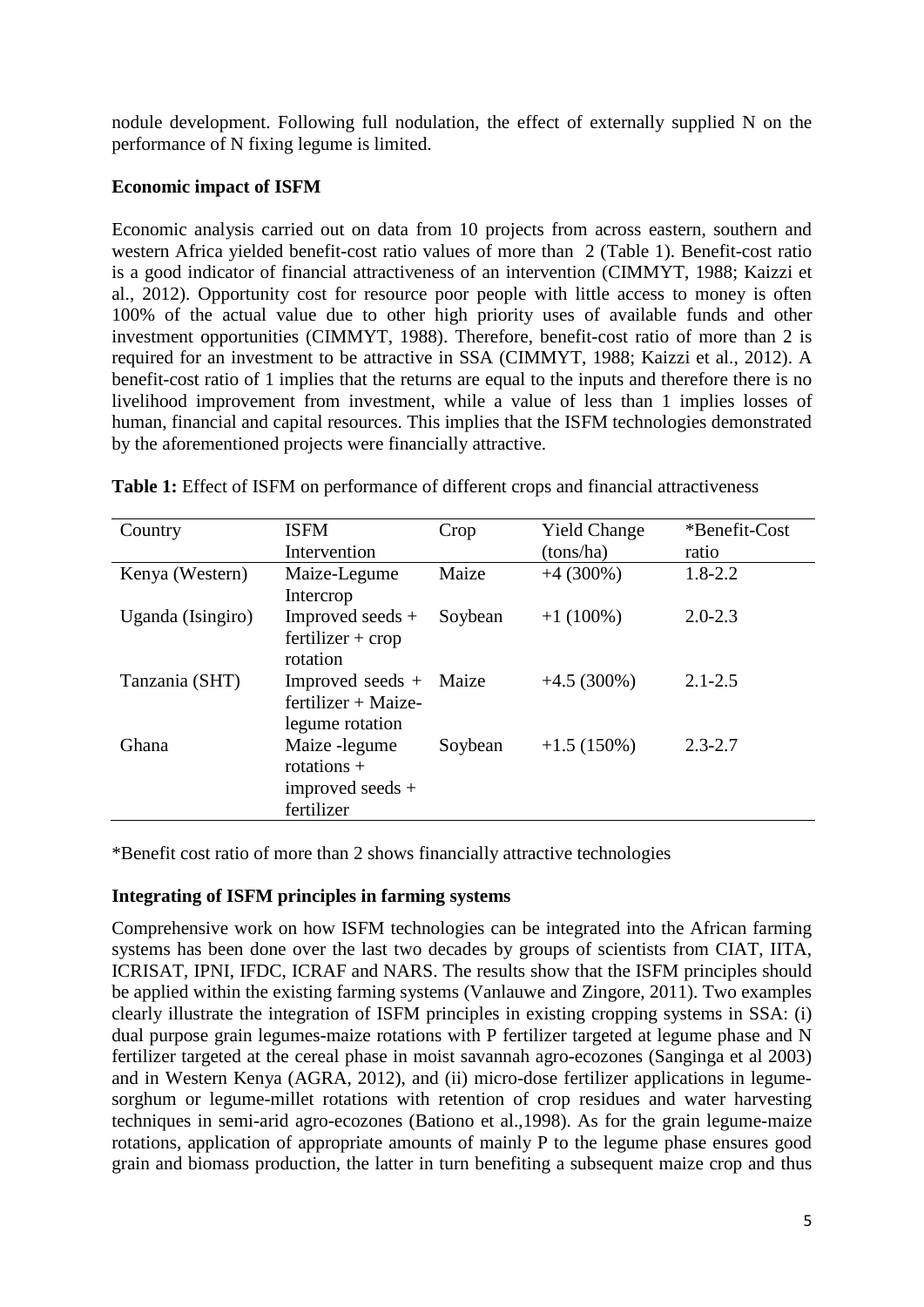reducing the need for external N fertilizer. As for the micro-dose technology, spot application of appropriate amounts of fertilizer to widely spaced crops like sorghum or millet substantially enhances its use efficiency with further enhancements obtained when combined with physical soil management practices aimed at water harvesting

### **Challenges and policy requirements for increased adoption of ISFM**

Although a lot of evidence exist in regards to the potential of ISFM to boost crop yields, the uptake of ISFM technologies has remained low. An essential condition for adoption of ISFM is access to quality farm inputs, access to appropriate information and produce markets. Quality assurance for the fertilizer and seeds that farmers acquire from the markets is very crucial. Most countries have laws to curtail adulteration of inputs but the level of enforcement differs with countries. Farmer organizations like UNFFE in Uganda and KENFAP in Kenya have been established to improve farmer access to inputs and to verify quality of inputs in the market.

To a large extent, ISFM adoption is driven by availability and access to appropriate inputs (Vanlauwe and Zingore, 2011) within accessible distances. In SSA, sustained input availability has worked well in some parts of Kenya, Uganda, Tanzania and Malawi especially when there are workable policies to support private-public partnership relationships through public support to establishment and management of private agro-dealer networks. Access to inputs cannot work in these countries, where over 50% of farmers are classified as extremely poor unless innovative input financing mechanisms are established to stabilize the input supply and demand. Over the last two decades the input prices have more than doubled while the employment rates and incomes have declined. The majority of smallholder farmers can therefore not afford sufficient inputs. There is a need for intervention by states through support of mechanisms for lowering input costs such as smart subsidies and tax relief on agricultural inputs. Further, policies that can boost availability of affordable financing such as low interest rates on credits advanced to farmers and support for establishment of revolving funds will improve farmer access of inputs and use of ISFM.

In addition to issues related to inputs, most farmers lack technical capacity to implement ISFM technologies independently. They therefore require effective extension services to understand which technologies work under different conditions. At present, in most African countries the ratio of extension staff to farmers is about 1:1000 against the recommended ratio of 1:400. But even the ability of available extension staff to offer quality extension services is often constrained by various capacity challenges. Policies that could boost the capacity and quality of extension services through improved recruitment rates, in service training and provision of tools for extension are crucial. Within this extension package it is also possible to make use of innovative extension approaches like mobile phones and radio programs.

Finally, farmers will not sustainably invest in yield boosting technologies when market for surplus is not available. Good markets serve to provide resources that can be used for purchasing inputs and pay back for the initial input credits. Often good markets for surplus produce in SSA are not accessible by farmers. As a result, it is estimated that approximately 30% of food produced in SSA is wasted before reaching the market (Lynd and Wood, 2011).. To boost crop yield with ISFM, there is a need for public investment in the areas of access to market through provision of information on availability of remunerative markets, market research, promotion of value addition and reduction of market barriers.